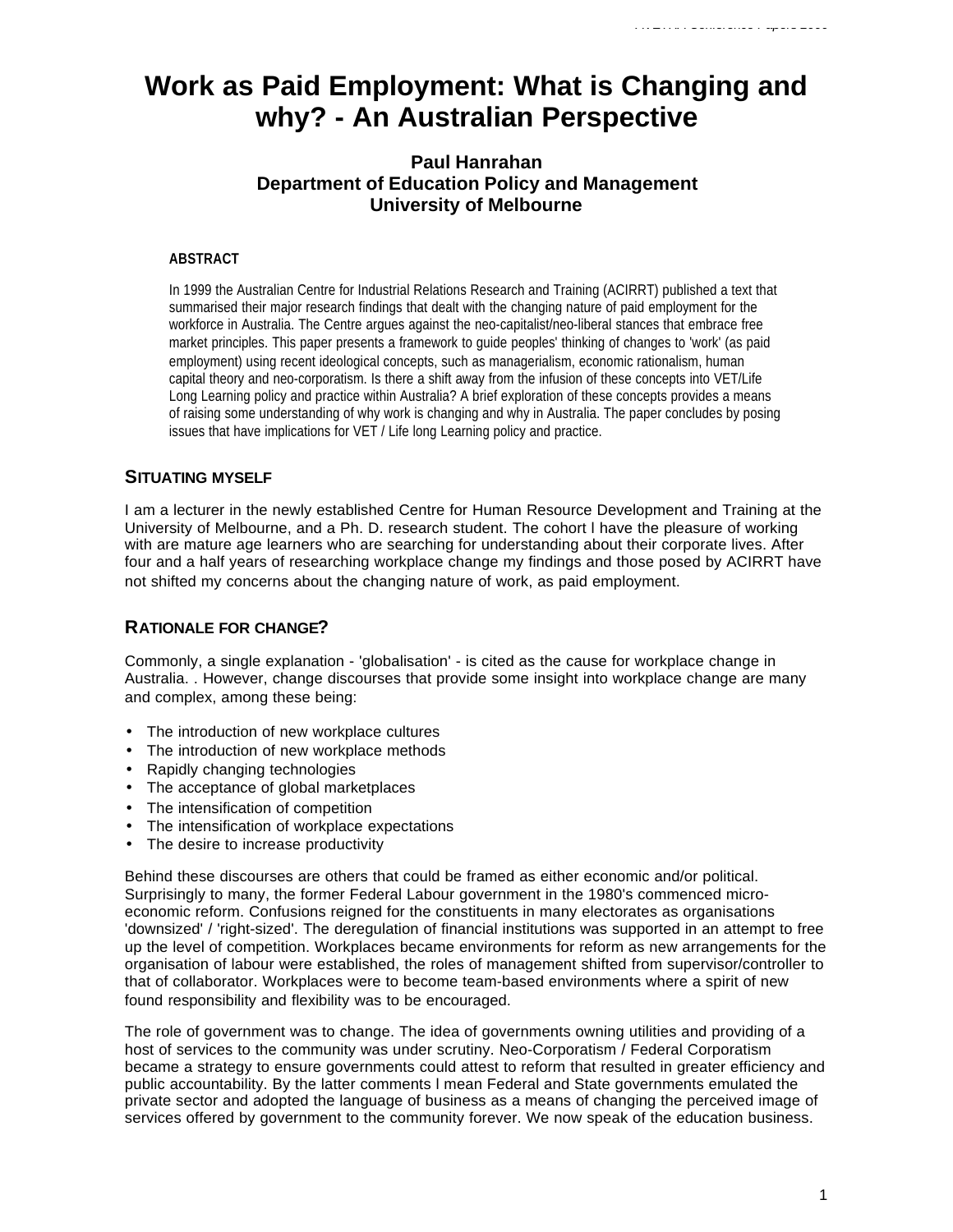Our academies have clients; they are no longer students. Teachers and lecturers are also consultants that generate income for the academy.

The Australian community had to realise that this was . . .

. . . the end of certainty, society was now divided between the reformers and the traditionalists . . . Australia's record of poor productivity . . . over-reliance upon raw material exports . . . inadequate savings by the Australian community . . . the present standards of living / workplace practices being unsustainable . . . (Kelly. P, 1994, p.2).

Focusing upon productivity for a moment, Australia has been described as an economy with declining levels of productivity since the late 1970's. Australia is still subject to much criticism, (from government and employer groups in particular), in regard to its level of productivity and questionable ability to acquire a place in the emerging competitive global market place (ACIRRT, 1999). The declining productivity argument has also been used as a strategy to secure support from governments, organisations and the wider community for workplace restructuring and reform.

There is an inextricable relationship between productivity and consumption. Since the 1980's the level of consumption has been declining in Australia due to the market being saturated with consumables (ACIRRT, et al, p.18). Increasing the levels of productivity, through workplace reform, has resulted in workplace intensification and the displacement of approximately one million Australian workers. The Australian community now consists of people who wish to work far less, because they working longer than recorded ABS labour market statistics. People who are under-employed who wish to work longer hours because they cannot sustain an adequate standard of living, and the dispossessed unemployed that have stabilised at around 8% of the labour market. However, there are the consenting 'overworked' and those who are 'conscripted' into overworking. The former tend to be managerial people who thrive on workplace reform, the latter express discontent about an imbalance between working in paid employment and 'living' in general (AWIRS, 1995). These divides have resulted in a community that is unsettled and insecure.

...there is no great secret to solving unemployment...you simply lower the wages...Europe has unemployment running at around 12%...they have high wages and salaries...America has an unemployment figure of around 5% and declining...we have people who are paid \$5.00 (US) and hour... (Reich, 1995). $<sup>1</sup>$ </sup>

# **CHARACTERISTICS OF THE AUSTRALIAN WORKFORCE**

Briefly, Australia's workforce is now characterised as casualised. Next to Spain, Australia has the greatest number of people who are employed in a temporary or casual manner - increasing dramatically between 1983 and 1994 (OECD, 1996, p.8 ). The number and gender of people who have been retrenched between the years 1986 and 1997 are in the hundreds of thousands:

• 1991, 400,000 white collar professional women and 280,000 white collar professional men. More than 350,000 blue-collar women and 249,000 blue-collar men were retrenched (Cleary, P. 1997, p.7).

Employment has grown most dramatically in the retail, property/business services, health and community services and hospitality industries. The sectors that experienced the greatest level of job loss were manufacturing, the utilities rail transport and insurance corporations (ABS, 1978-1998a).

Close to 65% of management workers have embraced work intensification and workplace reformation, whilst around 80% of non-management workers do not support many of the workplace reforms put in place since the 1980's. The same percentage (80%) of non-management workers are experiencing a dramatic increase in stress within their workplace, whilst around 57% of management workers commented on an increased level in workplace stress (AWIRS, 1995 p.36).

Between 1976 and 1997 the gap between profit and wage index / adjustments increased dramatically, with 1991 and 1997 stated as the years with the widest gaps. This trend is continuing (ABS, 1998b).

Reich was the former economic adviser to President Clinton. These words were extracted from an interview given / recorded in 1995. Title of videotape: 'Cuts That Work', broadcast on the ABC Late-line program.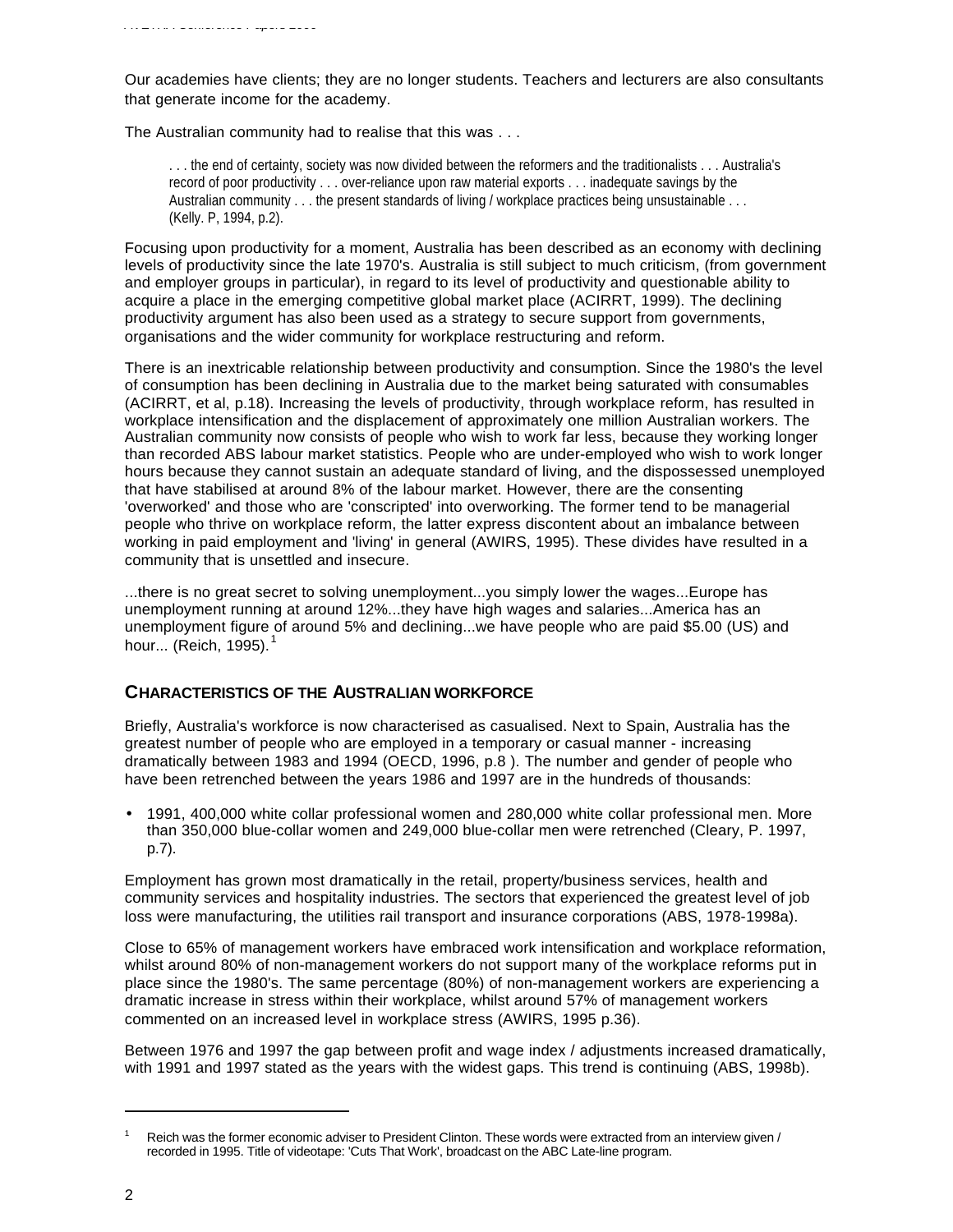From 1986 - 1996 real wages growth for low paid males has decreased by 5% whilst the median to highly paid has increased between 2.5% and 9% respectively.

For women real wages growth for the low paid has increased by around 15%, and for median to highly paid - increased between 10% and 12% respectively (OECD, 1996). For many women this increase meant a catch up in wages/salaries. However, overall the gap between the highly paid and the low paid is widening. Women are taking up employment at a faster rate than men are but the work obtained is usually casual or temporary and low in wages/salary.

The social costs to the community associated with some of these shifts are great. Uncertainty does not go well with high levels of morale in the workplace. Fear leads to higher levels of stress and workplace behaviours that demonstrate unhealthy levels of individualism and competition - the antithesis of collaboration and team-based cultures advocated by many contemporary workplace reformists.

# **A FRAMEWORK TO HELP EXPLAIN WHY**

Why are some of these changes occurring and how might some of these shifts be analysed and explained? The facilitation of vocational education in communities is shaped by political and economic imperatives. The communities l write of here are workplaces, schools, TAFE Institutes, Higher Educational facilities and private providers. Each of these micro-worlds are affected by 'systems' created at the macro level, systems that are shaped by interpretations of political and economic policy imperatives. For these reasons it would be prudent to include constructs that incorporate elements of political ideology and economics to guide our analysis of workplace change.

| FIG. 1. FRAMEWORK TO GUIDE ANALYSIS     |  |
|-----------------------------------------|--|
| Classical Economics/Neo-Liberalism      |  |
| Keynesian perspectives                  |  |
| Economic Rationalism/Instrumentalism    |  |
| Corporatism                             |  |
| Managerialism                           |  |
| Human Capital Theory/Life-Long Learning |  |

The framework depicted in Fig 1. will be used to provide one explanation as to why Australia's workforce is changing. What follows is a brief explanation of the constructs used in the framework interwove with how these relate to some of the shifts in workplace practice.

#### **Classical economics**

Classical economists broadly hold the view that significant government intervention would artificially alter the market forces at play in an economy and therefore perhaps prolong the effects of an economic adjustment. Their views highlight the importance of smaller government and less government intervention in communities - to ensure market forces drive the shaping of the workings of an economy. Market forces, they assert, settle things out and drive an economy in a more dynamic, responsive manner. For example, in general they would not support the use of industry tariffs and the use of a high proportion of government revenue for citizen welfare payments.

#### **Keynesian perspectives**

Keynesian economics does not support the classical stance on free market imperatives. Governments may, at times, need to intervene in the workings of an economy to ensure equity and effectiveness. These 'times' may be during a period of economic malaise, when a nation's citizens may be suffering hardship, when industry requires a modicum of protection - for example, establishing a new industry in an economy through a taxation break/relief. The economist Keynes saw a need for governments to intervene in the workings of economies as a stabilising force, to moderate forces that may adversely affect a nation's citizens, and consequently a nation's wealth.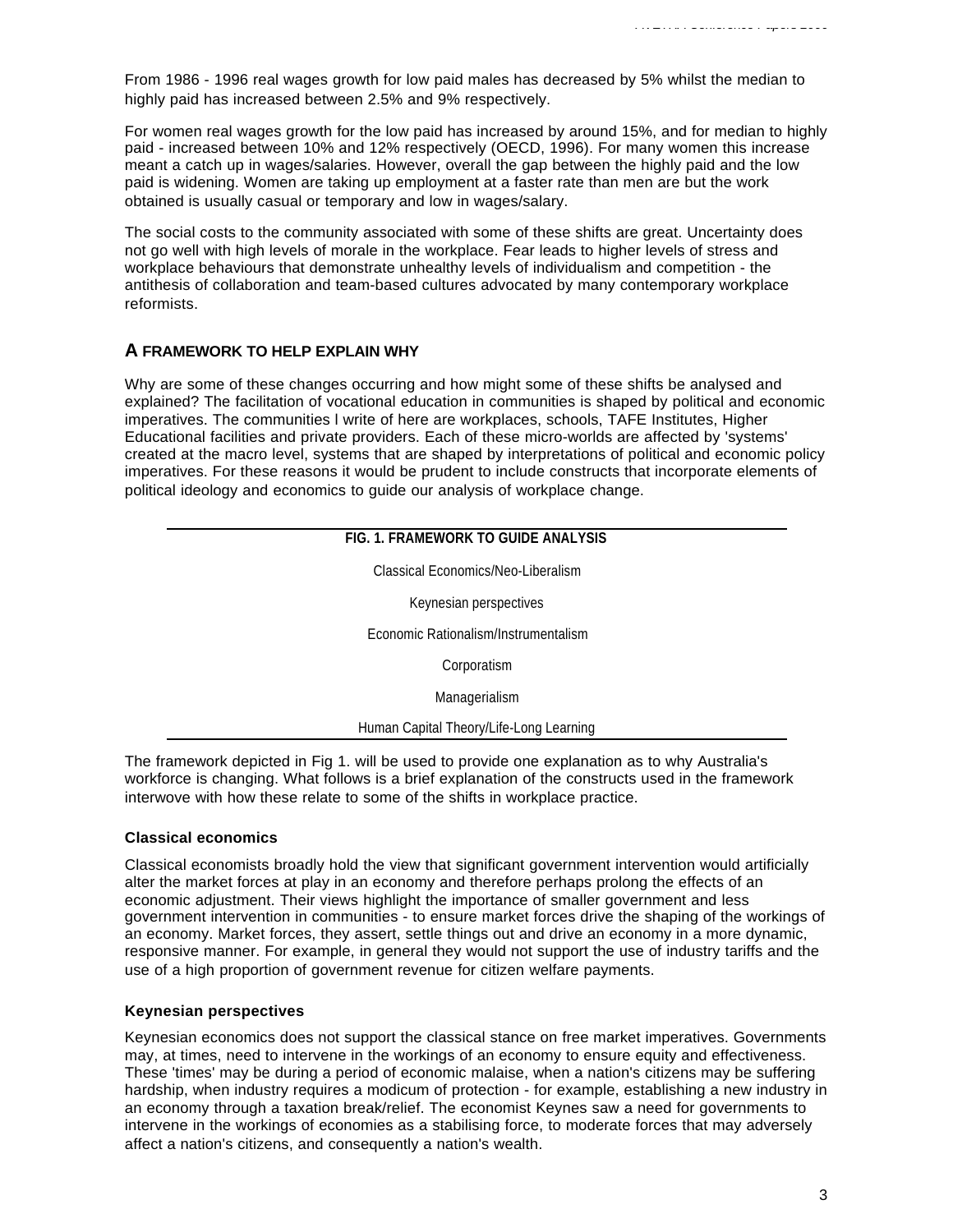#### **Neo-Liberalism/Neo-Capitalism**

The current trajectory underway in Australia is an enhanced form of classical economics often referred to as neo-liberalism or neo-capitalism. The 'neo' refers to an even greater reliance upon market forces to drive the economy and communities to ensure an acceleration in the dependence upon free market practices. These encompass free labour market practices including deregulation of the labour market.

Economic rationalism/instrumentalism is often associated with the notions of efficiency, higher levels of productivity, a concern for competition and less government intervention/regulation. The view is that society can be made to proceed according to a formula (Oakeshott, 1991). The word rational implies a sense of logic of scientific, instrumental accuracy. Pusey (1991), characterises economic rationalism in the following manner:

Welfare spending is too great Higher levels of unemployment are acceptable Public Sectors should be deregulated Wages and salaries are too high National income should be re-distributed from wage earners to the wealthy Public spending should be cut The burden of taxation should be moved from business inputs to consumption goods (a GST ?)

The 'rationality' behind such statements is that business needs freedom to stimulate economies to create national wealth and employment. The 'rationality' is congruent with Classical / neo- liberalist models of economy associated with smaller government, less regulation and the use of market forces to shape economic endeavours. Market forces shape consumption via the user having to pay ' market rates' for services/goods. Ie. The costs of goods and services are determined by whatever the market can bear. The focus is upon the efficient delivery of those goods and services not the social value or social consequences of delivering the goods/services at 'market rates'

#### **Economic Rationalism/Instrumentalism**

The notion of instrumentalism is linked with 'rational' actions perceived to deliver a particular set of outcomes. The desired ends (greater student throughput?) and the means (introduction of training packages?) are calculated in a 'rational', scientific logical manner. One problem is, what may seem 'rational' to some may seem totally 'irrational' to others! The emphasis of instrumentalism is upon the technical merits of the rationality not the social consequences.

Economic rationalism and instrumentalism are perceived to be a viable means of action when there are:

High levels of unemployment Low economic activity Questions raised about the quality, outcomes and direction of education and; A change in government policy direction and role are warranted.

The shaping of educational policies began to be influenced by this concept in 1988 by John Dawkins Federal Australian Labour Party. In his document entitled 'Strengthening Australian Schools' we begin to see the emergence of another phenomenon - Corporatism

## **Corporatism**

Broadly speaking, corporatism may be defined as Co-operative arrangements between industry, governments, and staff associations/unions in the formulation of policy initiatives and policy directions. The Finn review (a review of Post-Compulsory education in Australia) was undertaken by a committee consisting of two representatives from the VET sector, a representative from business, another from the trade union movement, a Commonwealth nominee, two State and territory education representatives, and the Chair, Brian Finn, being selected by the then Australian Education Council committee. The intent was to ensure that decisions made about vocational education policy were in the Nation's interest and would be in keeping with Federal and State government initiatives. This intent was further enhanced by a desire by Federal governments to restructure processes (in this instance Vocational Education) - to again serve the nation's interest. This we could label Federal Corporatism. Economic rationalism/instrumentalism, classical economics and neo-liberalism underpin corporatism, as a construct and practice (Lingard, 1991).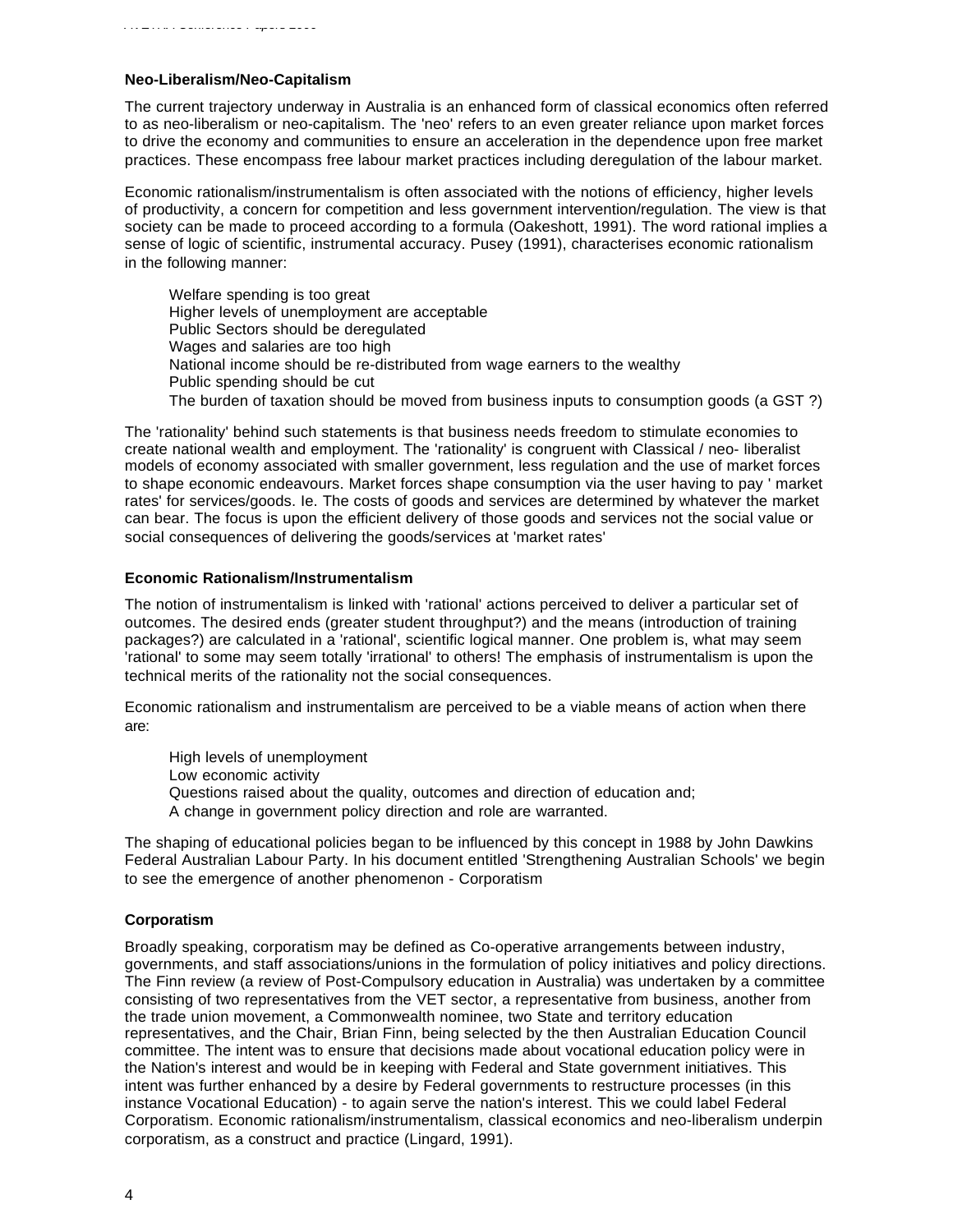#### **Managerialism/Human Capital Theory**

This leaves us with the final two constructs from the framework depicted in Fig.1 on page four (4). Managerialism and human capital theory. Managerialism concerns itself with relationships of power and control in organisations. The views, styles and processes used by management are selectively chosen to realise results. Managerialism is focused upon results, which are of far greater importance than the means of 'getting the results'. Efficiency is paramount as is output of organisational efforts. Two key attributes one could ascribe to managerialism are:

Private sector practices may equally be applied to public service sectors of an economy and, any problem can be resolved through efficient management practices... (Rees, S. and Rodley, G. 1995).

Vocational Education and Training policies have become a major force that have aligned themselves with a number of Federal and State government's economic rationalist and social imperatives (OTFE 1998). Many of these policies have been implemented in a host of VET settings in a managerialist manner. Further to this, most VET initiatives are being implemented in a corporatist / managerialist manner. By this l mean the Federal government is encouraging the interpretation / implementation, and creation of VET policy initiatives through establishing decentralised groups consisting of industry, government, and other interested parties. Industry is the 'main driver' of policy initiatives (OTFE, 1998).

A major premise of Human Capital Theory is: "...each person as having a stock of human capital...the acquired skills, knowledge and experience which enable them to perform more less effectively in the workplace...education and training are seen as building an individual's stock of human capital..." (OTFE, 1998 p. 1).

# **EDUCATION AND TRAINING?**

The focus for education - especially vocational education - is the preparation of people for work (occupational paid employment). Therefore, major activities for vocational educational practitioners should centre on the acquisition of skills; knowledge and appropriate traits that prepare people to become productive workers. This is one assumption. A second consideration could be that learners experience few hurdles in accessing education and training. Another is that education is about preparing people for work and not life. Finally, that vocation is the same as job or occupation. I suggest that the word *vocation* is used in a very narrow sense. Vocation should be one's chosen direction in life - part of which is an occupation or a number of occupations over one's life. The word *vocation* is not the same as *occupation*. However, it is being used as such in many instances that align themselves with a newer interpretation of vocational education that advocates a form of human capital theory.

Human capital theory also asserts that a nation's wealth is realised through individual growth via continual education, training and the acquisition of skills / attributes in a life-long learning manner. The acquisition of these things enables people to 'onsell' their labour to others. This in turn means people acquire a level of social mobility. To explain a little further, by people adding to their level of human capital they may move socio-economically speaking or they may move across geographic boundaries (an issue of growing importance in a potentially global labour market place). This affords people a modicum of control over their lives - their chosen direction in life - their vocation. This idea is summarised concisely by Cohn and Geske, 1990, p.34 "...human capital approach makes an individual more valuable...more mobile...a highly capable worker will have a wider spectrum of potential employment opportunities..."

Many policy initiatives associated with VET are perhaps not 'vocational' in orientation they are 'occupationally' specific. Are 'Training Packages' an example of vocational education or are they form of *occupationalism*? By raising this question l am asserting that 'packages' focus upon particular forms of *deliverables*. These *deliverables* are generally specified by industry to serve particular industry definitions of occupation. Will vocational learners achieve a heightened standard of social mobility in line with human capital theory or will their skills be delimited to utilitarian applications relative to particular industry settings?